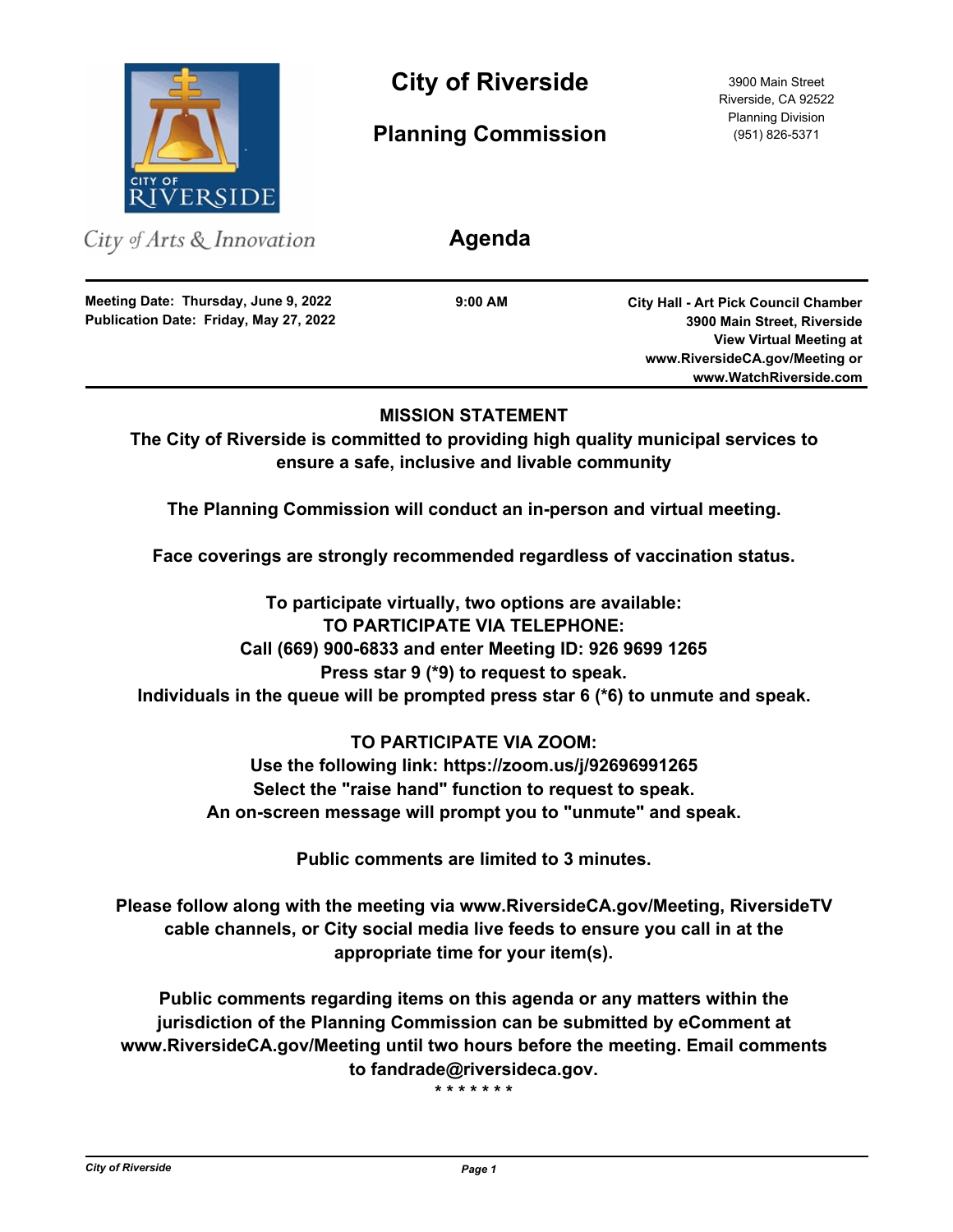**Pursuant to the City Council Meeting Rules adopted by Resolution No. 23618, members of all Boards and Commissions and the public are reminded that they must preserve order and decorum throughout the meeting. In that regard, members of all Boards and Commissions, as well as the public participants are advised that any delay or disruption in the proceedings or a refusal to obey the orders of the City Council, Boards and commissions, or their presiding officer constitutes a violation of these rules.**

**The City of Riverside is committed to fostering a respectful workplace that requires all employees and external stakeholders to embrace a culture of transparency and inclusivity. This includes acceptable behavior from everyone; a workplace that provides dignity, respect, and civility to our employees, customers, and the public they serve. City meetings should be a place where all members of our community feel safe and comfortable to participate. While there could be a high level of emotion associated with topics on this agenda, the City would like to set the expectation that all members of the public use language appropriate to a collaborative, professional, and respectful public environment.**

**The City is resolute in its commitment to eliminate any form of harassment, discrimination, or retaliation in the workplace. The City maintains a zero-tolerance policy for harassment, discrimination, and retaliation in compliance with new harassment and discrimination laws.**

**\* \* \* \* \* \* \***

*City of Riverside Planning Commission action on all items may be appealed to the City Council within ten calendar days after the decision. Contact the Planning Division at (951) 826-5371 for further information.*

*LISTENING ASSISTIVE DEVICES are available for the hearing impaired--please see the Commission Secretary. The City of Riverside wishes to make all of its public meetings accessible to the public. Upon request, this agenda will be made available in appropriate alternative formats to persons with disabilities, as required by 42 U.S.C. §12132 of the Americans with Disabilities Act of 1990. Any person with a disability who requires a modification or accommodation in order to participate in a meeting should direct such request to the City's ADA Coordinator at 951-826-5427 at least 72 hours before the meeting, if possible. TTY users call 7-1-1 for telecommunications relay services (TRS).*

*Agenda related materials provided to the Planning Commission are available for public*  inspection in the Planning Division Office during normal business hours and in the binder *located in the meeting room while the meeting is in session.*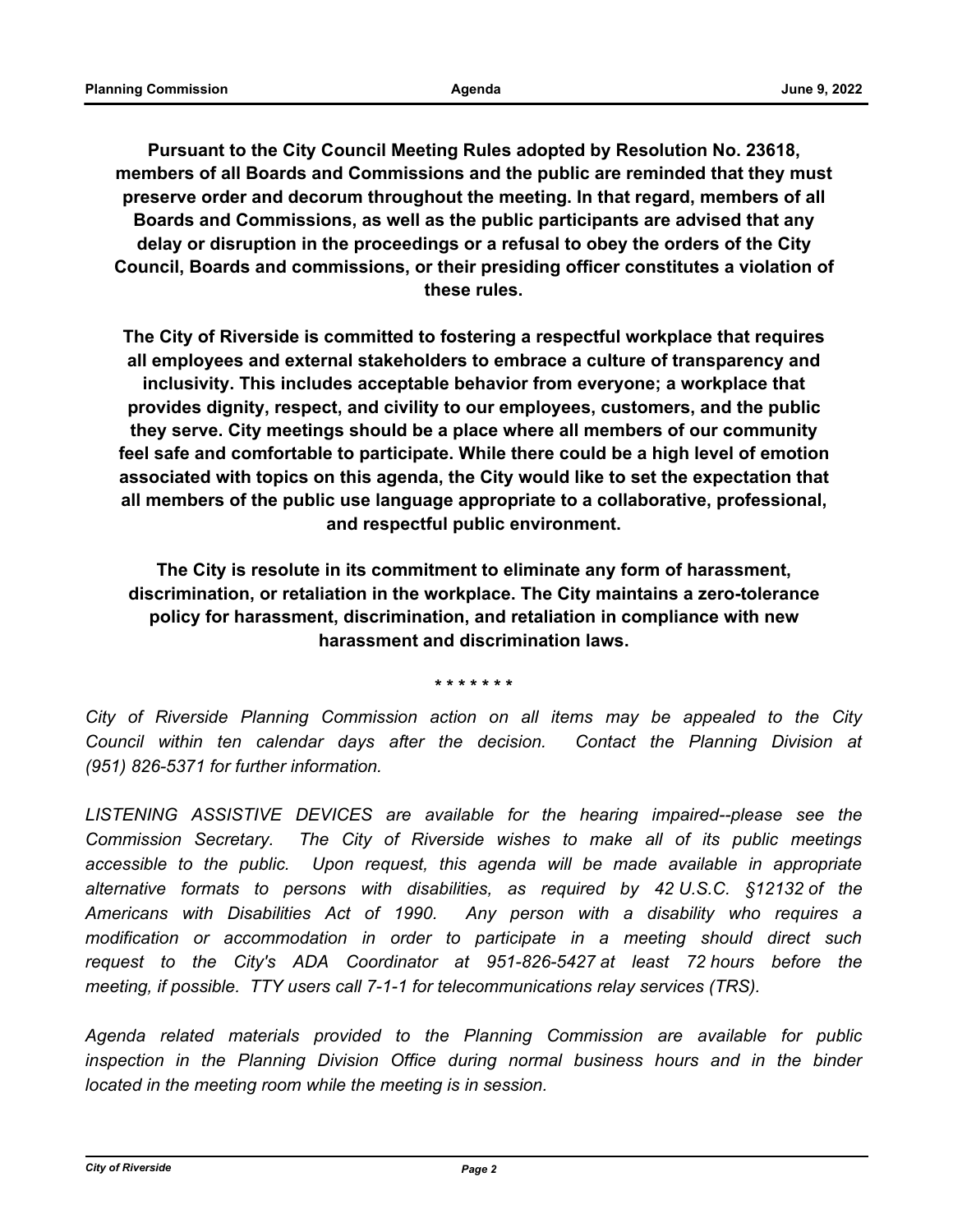## CHAIR CALLS MEETING TO ORDER

## PLEDGE OF ALLEGIANCE

## PUBLIC COMMENT

### *Audience participation is encouraged. Public comments are limited to 3 minutes.*

1 To comment on any matters within the jurisdiction of the Planning Commission, you are invited to participate in person or call at (669) 900-6833 and enter Meeting ID: 926 9699 1265. Press \*9 to be placed in the queue to speak. Individuals in the queue will be prompted to unmute by pressing \*6 when you are ready to speak.

To participate via ZOOM, use the following link: https://zoom.us/j/92696991265, select the "raise hand" function to request to speak. An on-screen message will prompt you to "unmute" and speak - Individual audience participation is limited to 3 minutes.

### CONSENT CALENDAR

*All matters listed under the CONSENT CALENDAR are considered routine by the Planning Commission and may be enacted by one motion in the form listed below. There will be no separate discussion of these items unless, before the Planning Commission votes on the motion to adopt, Members of the Planning Commission or staff request*  specific items be removed from the Consent Calendar for separate action. Removed *consent items will be discussed following the Discussion Calendar.*

2 The minutes of May 12, 2022 to be presented for approval.

#### *Attachments:* [Minutes 5-12-22](http://riversideca.legistar.com/gateway.aspx?M=F&ID=959c1f95-b531-4c88-af73-4a380a162122.pdf)

3 Planning Commission Attendance - That the Commission excuse the May 12, 2022 absence of Commissioner Rush due to business.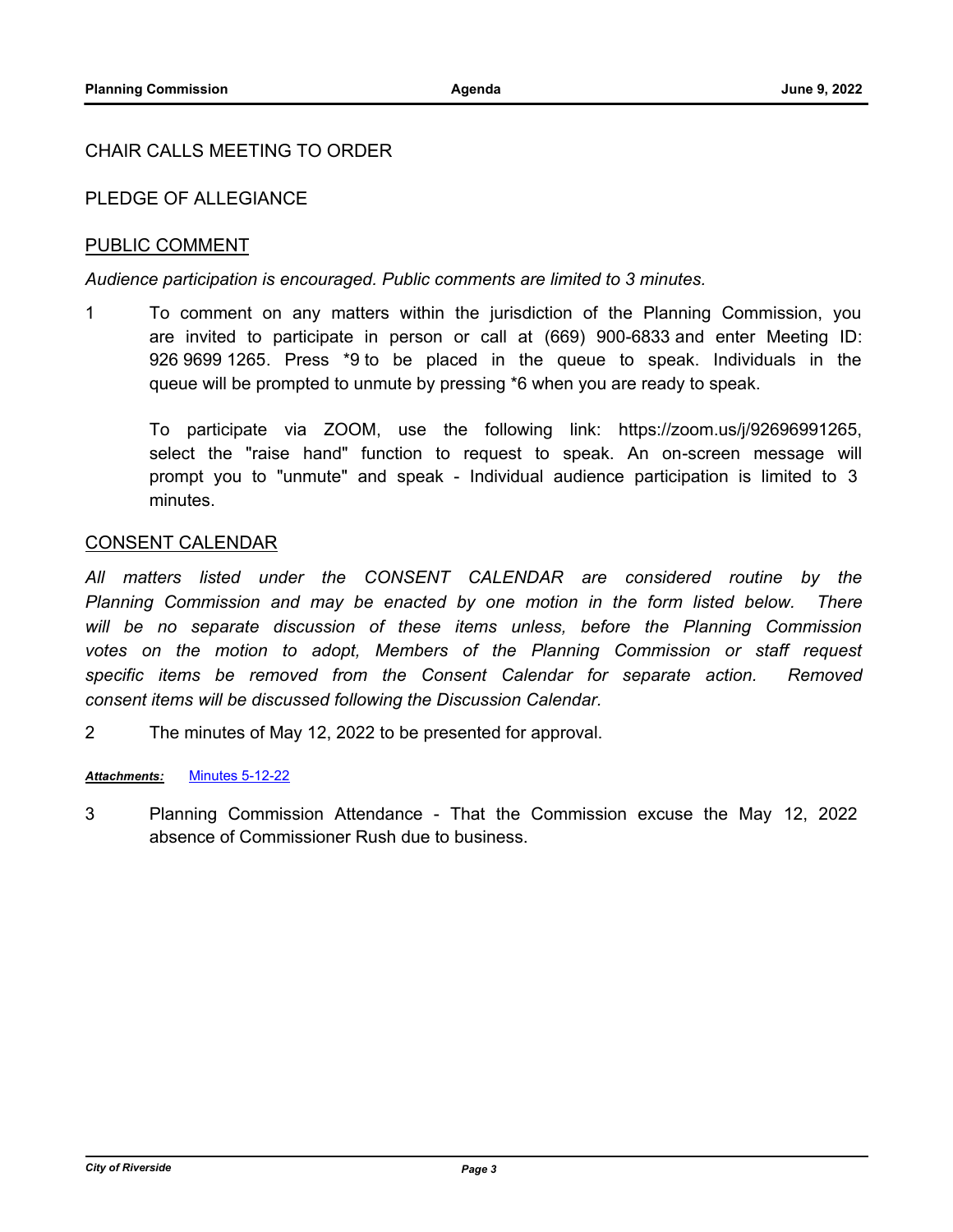#### PUBLIC HEARINGS

*Individual audience participation is limited to 3 minutes.*

4 PLANNING CASE PR-2021-000897 (MIS, CUP, PM, DR): (Applicant is requesting further continuance to June 23, 2022.) Proposal by Costanzo Investments, LLC to consider the following entitlements for the construction of a 3,740 square-foot restaurant (Panera Bread) with a drive thru lane: 1) Modification of Conditions to modify a condition of Parcel Map 30369 related to the prohibition of drive-thru facilities; 2) Conditional Use Permit to permit a drive-thru facility; 3) Parcel Map to subdivide a 7.72-acre parcel developed with a commercial building into two parcels; and 4) Design Review of project plans for site plan and building elevations. The project site is developed with an 89,652 square-foot retail building (Kohl's) and is located at 19260 Van Buren Boulevard, on the north side of Van Buren Boulevard between Trautwein Road and Bountiful Street, in the CR-SP – Commercial Retail and Specific Plan (Orangecrest) Overlay Zones, in Ward 4. The Planning Division of the Community & Economic Development Department have determined that this proposal is exempt from California Environmental Quality Act (CEQA) review pursuant to Sections 15303 (New Construction or Conversion of Structures) and 15315 (Minor Land Divisions) of the CEQA Guidelines, as the project will not have a significant effect on the environment. Contact Planner: Danielle Harper-Scott, Associate Planner, (951) 826-5933, dharper-scott@riversideca.gov

**[Report](http://riversideca.legistar.com/gateway.aspx?M=F&ID=0ad7264d-1ec6-4cd8-894b-85eeffa0ebdb.pdf)** *Attachments:*

[request for continuance](http://riversideca.legistar.com/gateway.aspx?M=F&ID=6d6ca390-20bb-4c42-8fc6-a81fe2b421c0.pdf)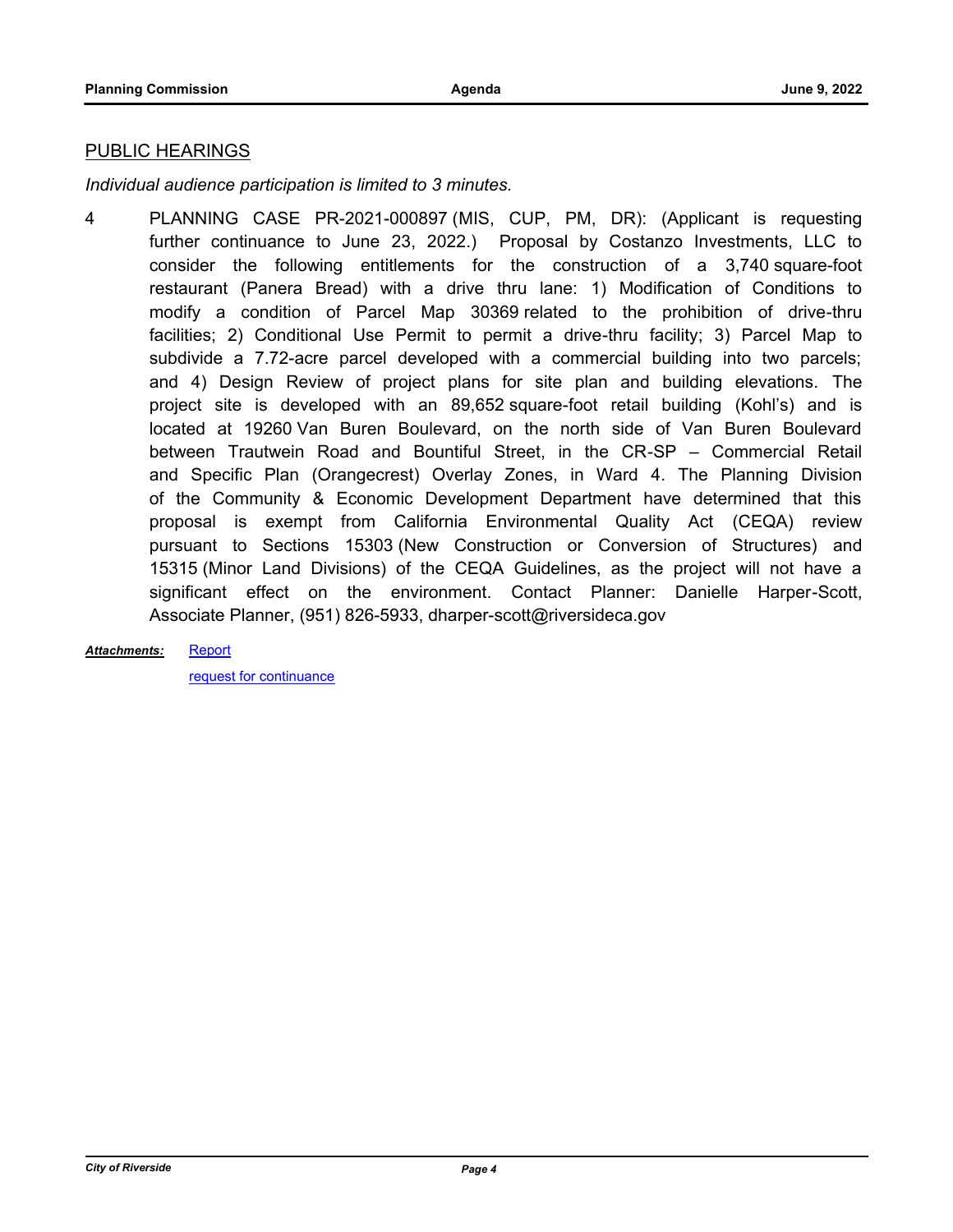5 PLANNING CASE PR-2022-001321 (MODIFICATION OF CONDITIONS): Proposal by Dr. Virgie Rentie of Reach Leadership STEAM Academy to consider a Modification of Conditions to delete condition of approval #4 related to previously approved Conditional Use Permit (P14-0839) for the operation of a temporary charter school (Kindergarten – 6th grade). The 5.88-acre parcel is currently developed with a church (Grace United Methodist Church) and Reach Leadership STEAM Academy. The property is located at 1085 Linden Street and 3422 Rustin Avenue, situated on the northeasterly corner of Linden Street and Rustin Avenue, in the R-3-1500 Multi-Family Residential Zone and R-1-7000 – Single Family Residential Zone, in Ward 1. The Planning Division of the Community & Economic Development Department has determined that this proposal is exempt from the California Environmental Quality Act (CEQA) review pursuant to Section 15301 (Existing Facilities) of the CEQA Guidelines, as the project will not have a significant effect on the environment. Contact Planner: Regine Osorio, Associate Planner, 951-826-5712, rosorio@riversideca.gov

#### [Report and Exhibit 1](http://riversideca.legistar.com/gateway.aspx?M=F&ID=79f8b197-e585-4fd4-8305-772eee34ca23.pdf) *Attachments:*

[Existing Site Photos](http://riversideca.legistar.com/gateway.aspx?M=F&ID=1c412626-5bb6-4fc0-9f05-76892ae82559.pdf) [Location Map](http://riversideca.legistar.com/gateway.aspx?M=F&ID=1e7b47b4-e786-4303-98a2-426c62b6b564.pdf) [General Plan Map](http://riversideca.legistar.com/gateway.aspx?M=F&ID=72f31f67-5657-481d-9bac-d5ccec13f4f1.pdf) [Zoning Map](http://riversideca.legistar.com/gateway.aspx?M=F&ID=c3138e25-c2a3-4fa8-92e2-f196bf24816e.pdf) [City Council Approved Conditions \(P14-0839\) – dated July 28, 2015Part-1](http://riversideca.legistar.com/gateway.aspx?M=F&ID=f96a8f9b-b5e9-4903-8c19-195c97694019.pdf) [City Council Approved Conditions \(P14-0839\) – dated July 28, 2015Part-2](http://riversideca.legistar.com/gateway.aspx?M=F&ID=1b6cd772-1143-4c19-914a-b99bac2e91b0.pdf) [City Council Staff Report \(P14-0839\) - dated July 28, 2015Part-1](http://riversideca.legistar.com/gateway.aspx?M=F&ID=e53257e8-8af8-4fc1-a995-5a151661833a.pdf) [City Council Staff Report \(P14-0839\) - dated July 28, 2015Part-2](http://riversideca.legistar.com/gateway.aspx?M=F&ID=4d7347a6-f038-4931-bb2c-589a6a17fc55.pdf) [City Council Staff Report \(P14-0839\) - dated July 28, 2015Part-3](http://riversideca.legistar.com/gateway.aspx?M=F&ID=eba3d90c-4894-4844-8554-3db53e459ad4.pdf) [City Council Staff Report \(P14-0839\) - dated July 28, 2015Part-4](http://riversideca.legistar.com/gateway.aspx?M=F&ID=30877b0f-5e91-4f8c-aedb-647525a5c61d.pdf) [City Council Staff Report \(P14-0839\) - dated July 28, 2015Part-5](http://riversideca.legistar.com/gateway.aspx?M=F&ID=be3b77ed-49f1-444b-996d-2ea5498887be.pdf) [City Council Staff Report \(P14-0839\) - dated July 28, 2015Part-6](http://riversideca.legistar.com/gateway.aspx?M=F&ID=f68a4005-3cab-4c86-b45a-b17cb7385e78.pdf) [City Council Staff Report \(P14-0839\) - dated July 28, 2015Part-7](http://riversideca.legistar.com/gateway.aspx?M=F&ID=e96deae9-4c93-4dce-bc7b-cb87143cd61b.pdf) **[Presentation](http://riversideca.legistar.com/gateway.aspx?M=F&ID=da287663-e86b-4146-b3c1-58481f7d02e2.pdf)** 

#### **COMMUNICATIONS**

6 Items for future agendas and updates from City Planner and Planning Commissioners.

*\* \* \* \* \* \* \* \* \**

*The next Planning Commission meeting is scheduled for Thursday, June 23, 2022.*